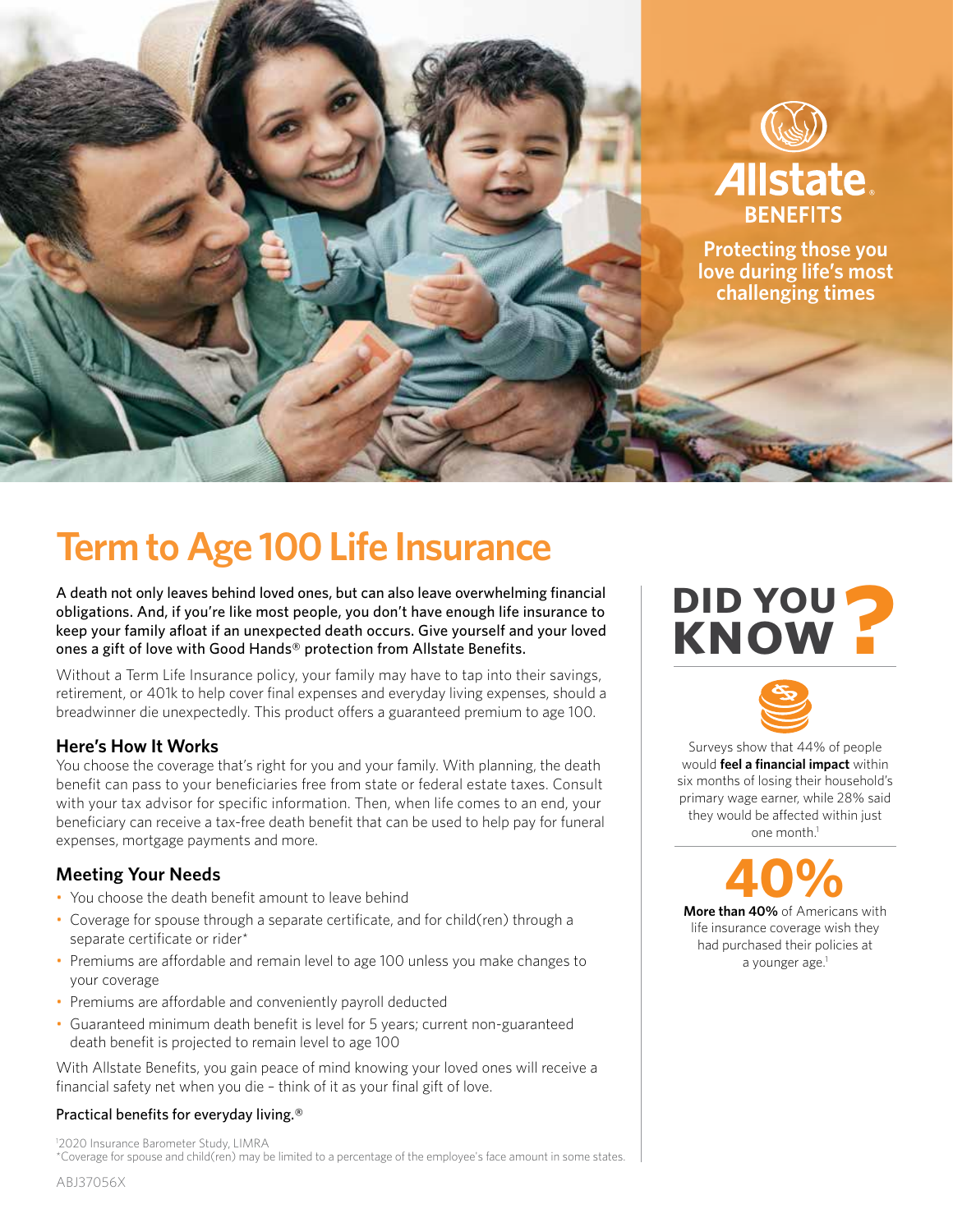# **Meet Tiffany**

**Tiffany is like any parent who has emotional and financial responsibilities. She's worried about how her family will make ends meet if she dies unexpectedly. Most importantly, she worries about leaving them with a large debt.**

**Here is what weighs heavily on her mind:**

- **She has a mortgage and still owes a substantial amount before it is paid off**
- **• Her children go to private school and will need income to help continue their education as they get older**
- **• Her debt to income ratio is high and would be a hardship on her family**
- **• Daily living expenses for items such as gas, food, insurance, electricity, and water are a necessary part of life**
- **• Funeral expenses are high and the government provides very little for assistance**

Tiffany's Term Life coverage brought comfort to her family, because they received a lump-sum cash benefit to help with their everyday living expenses.



Tiffany chooses a Term Life policy to help protect her family in the event of her untimely death.





Tiffany was out of town on business when she suffered a heart attack. She was rushed to the hospital, but all of the life-saving actions by the medical team could not save her.

#### Here's Tiffany's story:

- Tiffany traveled out of town on business
- She was meeting with a client when sharp pains and shortness of breath caused her to collapse
- She was taken by ambulance to the nearest hospital emergency room
- While in the emergency room, her heart began beating at an altered rate, then stopped
- The emergency room doctors and nurses worked tirelessly to revive her, but they could not save her
- Her husband and family were notified of her passing

Tiffany's family used proceeds from the lump-sum cash benefit to cover her final expenses.



Tiffany designated her husband as her beneficiary. He received the following:

Term Life: Lump-sum cash benefit

The cash benefit was direct deposited into his bank account.

For complete details on the benefits and pricing, please consult with your benefits representative.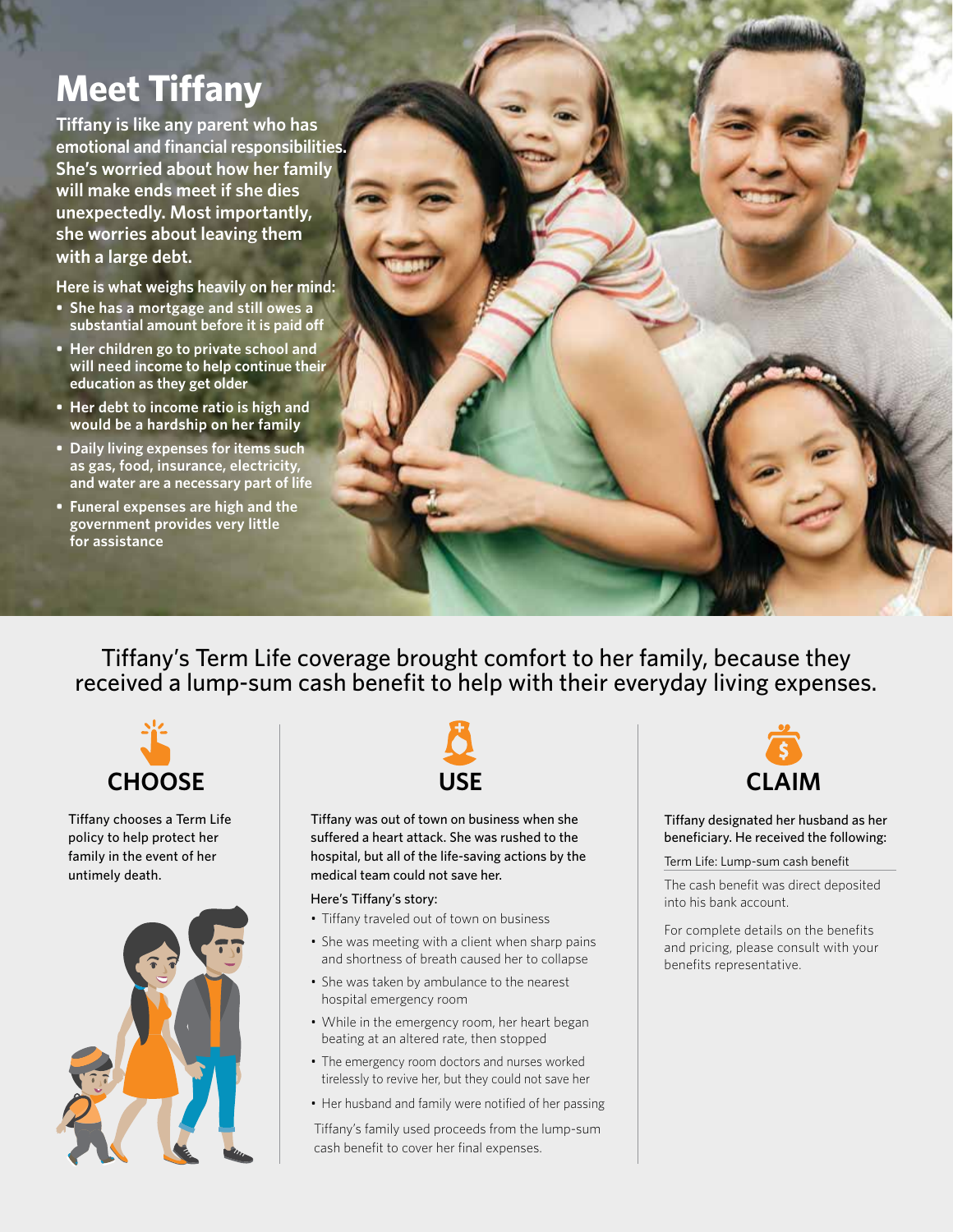### **Using your cash benefits**

Cash benefits provide you with options, because you or your beneficiary get to decide how to use them.

# Finances

Can help eliminate the need to deplete savings or retirement plans



# Home

Can help pay the mortgage, continue rental payments, or perform needed home repairs

| 、 |  |  |
|---|--|--|

Expenses

Can help pay your family's living expenses such as bills, electricity and gas



### **MyBenefits: 24/7 Access AllstateBenefits.com/mybenefits**

An easy-to-use website that offers 24/7 access to important information about your benefits. Plus, you can submit and check your claims (including claim history), request your cash benefit to be direct deposited, make changes to personal information, and more.

# **Why Term Life Insurance might be right for you**

Have you ever experienced a life-changing event, whether good or bad, and worried that you would not have the finances in place to handle it if you lost your spouse?

Perhaps it has crossed your mind, but you put it off because you did not want to think about the unthinkable. However, if you have a spouse, children, or even grandchildren, that is reason enough to think about planning for their future today.

Here are some additional reasons to consider:

- You can't predict when you'll die, whether from a disease, accidental injury or natural causes *Upon your death, Term to Age 100 can provide a lump-sum cash benefit directly to your designated beneficiary*
- You live on a budget, and purchasing traditional permanent life insurance would be costly *Term to Age 100 is affordably priced*
- You want a Term Life policy that offers coverage for more than 5, 10 or 20 years *Term to Age 100 offers coverage that can be with you until age 100*
- You want affordable coverage that goes with you should you leave your employer *You can take the Term to Age 100 coverage with you; see your Certificate of Insurance for details*
- You're the primary wage earner and your family would have difficulty living without your income *If you die before age 100, Term to Age 100 offers your designated beneficiary a lump-sum death benefit that is guaranteed for the first five years of coverage and is priced to remain level under current experience factors*
- You have recurring monthly debts such as a mortgage, car payment or credit cards *Term to Age 100 provides a lump-sum death benefit that can be used to help cover monthly expenses*
- You have children under 18, and they require money for daily living expenses such as food, clothing, school sports and college education *Term to Age 100 provides a lump-sum death benefit that can be used to help with daily living expenses*
- Your family may need additional money to help with health care related bills after you die *Term to Age 100 provides a lump-sum death benefit that can be used to help cover these expenses*

# **Benefits**

Term Life Insurance Death Benefit - pays a lump-sum death benefit to your designated beneficiary when you die before age 100

## **OPTIONAL RIDER BENEFITS**<sup>2</sup>

Accidental Death Benefit<sup>3</sup> - an additional death benefit is paid if death occurs as a result of an accidental injury

Accelerated Death Benefit for Terminal Illness - an advance of the death benefit is paid when diagnosed as terminally ill

**Children's Term<sup>3</sup>** - a death benefit is paid when a covered child dies

2 The riders listed have exclusions and limitations. 3 Not available on certificate coverage purchased for a child.